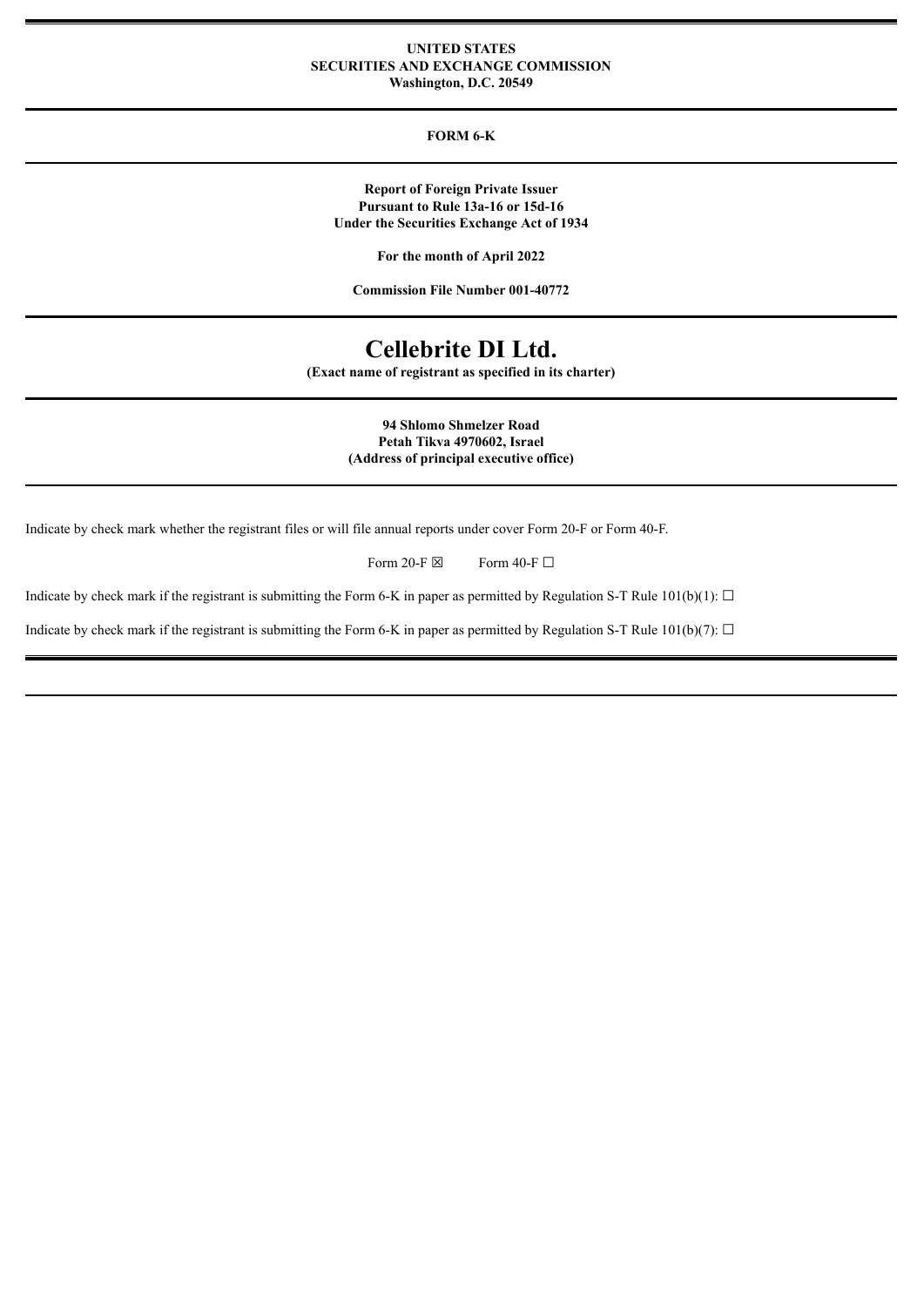#### **CHANGE IN REGISTRANT'S CERTIFYING ACCOUNTANT**

On April 14, 2022, Cellebrite DI Ltd. (the "Company") appointed Kost Forer Gabbay & Kasierer, a member of Ernst & Young Global Limited ("EY Israel"), as the Company's new independent registered public accounting firm, effective as of such date, subject to approval by shareholders of the Company. The appointment followed the decision by Somekh Chaikin, a member of KPMG International ("KPMG"), the Company's previous independent registered public accounting firm, not to stand for re-appointment as external auditor of the Company for the year ended December 31, 2022, which was communicated to the Company on March 31, 2022. The decision to appoint EY Israel was approved by the Board of Directors upon the recommendation of the Audit Committee. KPMG's decision not to stand for re-appointment is not the result of any disagreement between KPMG and the Company.

Under Israeli law, the Board of Director's approval of the appointment of EY Israel is subject to shareholder approval and therefore will be presented to the Company's shareholders for a vote at its upcoming annual general meeting.

On March 29, 2022, the audit report of KPMG on the consolidated financial statements of the Company and its subsidiaries, as of and for the years ended December 31, 2021 and December 31, 2020, did not contain an adverse opinion or a disclaimer of opinion, nor was it qualified or modified as to uncertainty, audit scope, or accounting principles.

During the years ended December 31, 2020 and 2021 and through the subsequent interim period preceding the expiry of KPMG's engagement as external auditor, there were: (i) no disagreements with KPMG on any matter of accounting principles or practices, financial statement disclosure, or auditing scope or procedure, which if not resolved to KPMG's satisfaction would have caused it to make reference thereto in connection with its reports on the financial statements for such years and (ii) no reportable events of the type described in Item  $16F(a)(1)(v)$  of Form 20-F.

During the years ended December 31, 2020 and 2021 and through the subsequent interim period preceding EY Israel's appointment as external auditor, the Company consulted with EY Israel on (i) accounting matters relating to financial reporting in 2021; (ii) tax matters in 2021 relating to the Company's business combination with TWC Tech Holdings II Corp., a special purpose acquisition company, pursuant to which the Company became a public listed company on The Nasdaq Capital Market (the "Business Combination"); (iii) services in 2021 related to the Company's accounting practices, and (iv) due diligence services in connection with a potential transaction.

Other than the matters described above, neither the Company nor anyone acting on its behalf consulted with EY Israel with respect to (i) the application of accounting principles to a specified transaction, either completed or proposed, or the type of audit opinion that might be rendered with respect to the Company's consolidated financial statements, and no written report or oral advice was provided to the Company that EY Israel concluded was an important factor considered by the Company in reaching a decision as to any accounting, auditing or financial reporting issue, or (ii) any matter that was the subject of any disagreement of the type described in Item  $16F(a)(1)(v)$  of Form 20-F or a reportable event of the type described in Item  $16F(a)(1)$ (v) of Form 20-F.

The information in this report of foreign private issuer on Form 6-K is incorporated by reference into the Company's registration statement on Form S-8 (File No. 333-260878).

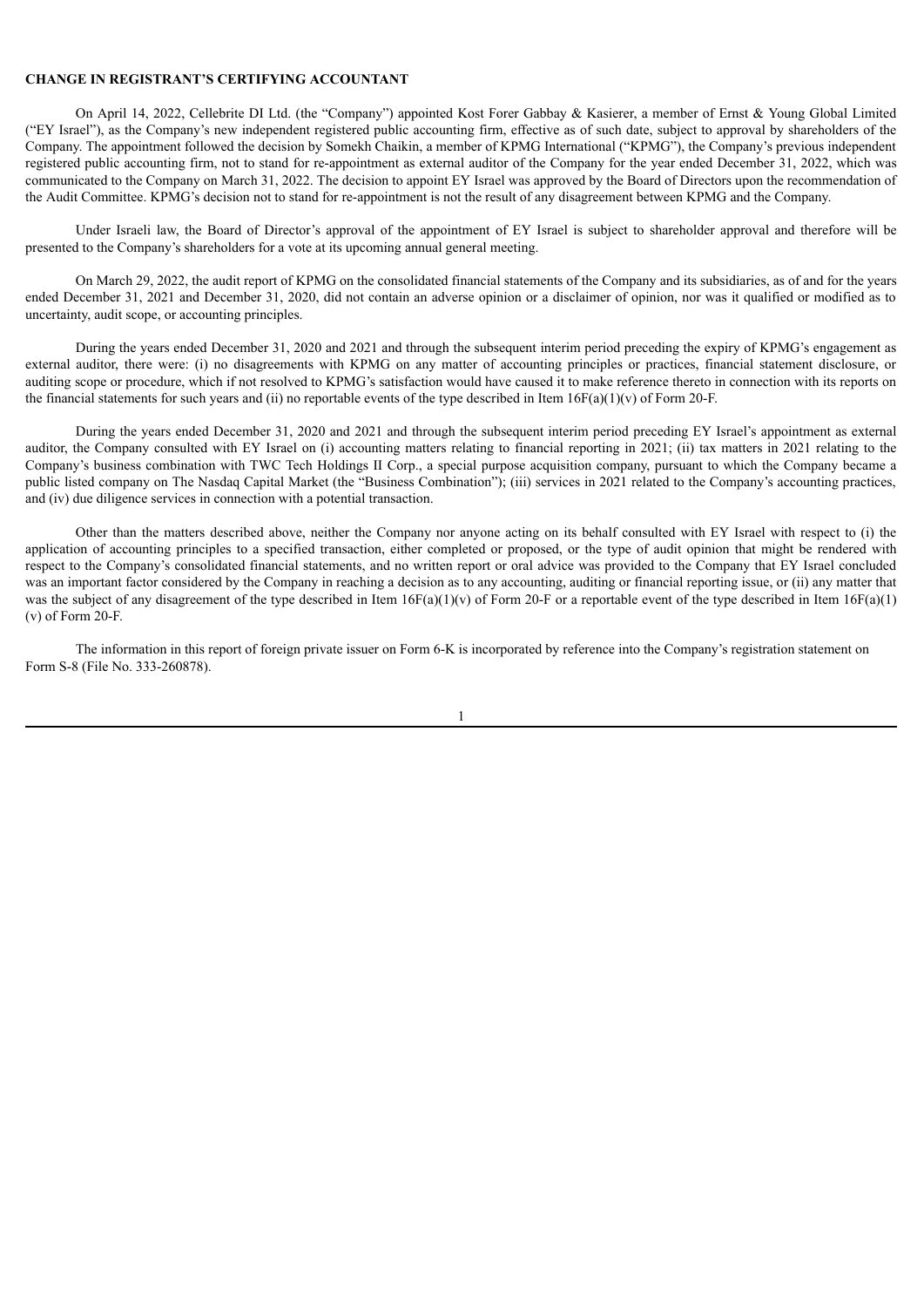# **SIGNATURES**

Pursuant to the requirements of the Securities Exchange Act of 1934, the Registrant has duly caused this report to be signed on its behalf by the undersigned, thereunto duly authorized.

April 14, 2022

# **Cellebrite DI Ltd.**

By: */s/ Dana Gerner*

Dana Gerner Chief Financial Officers

2